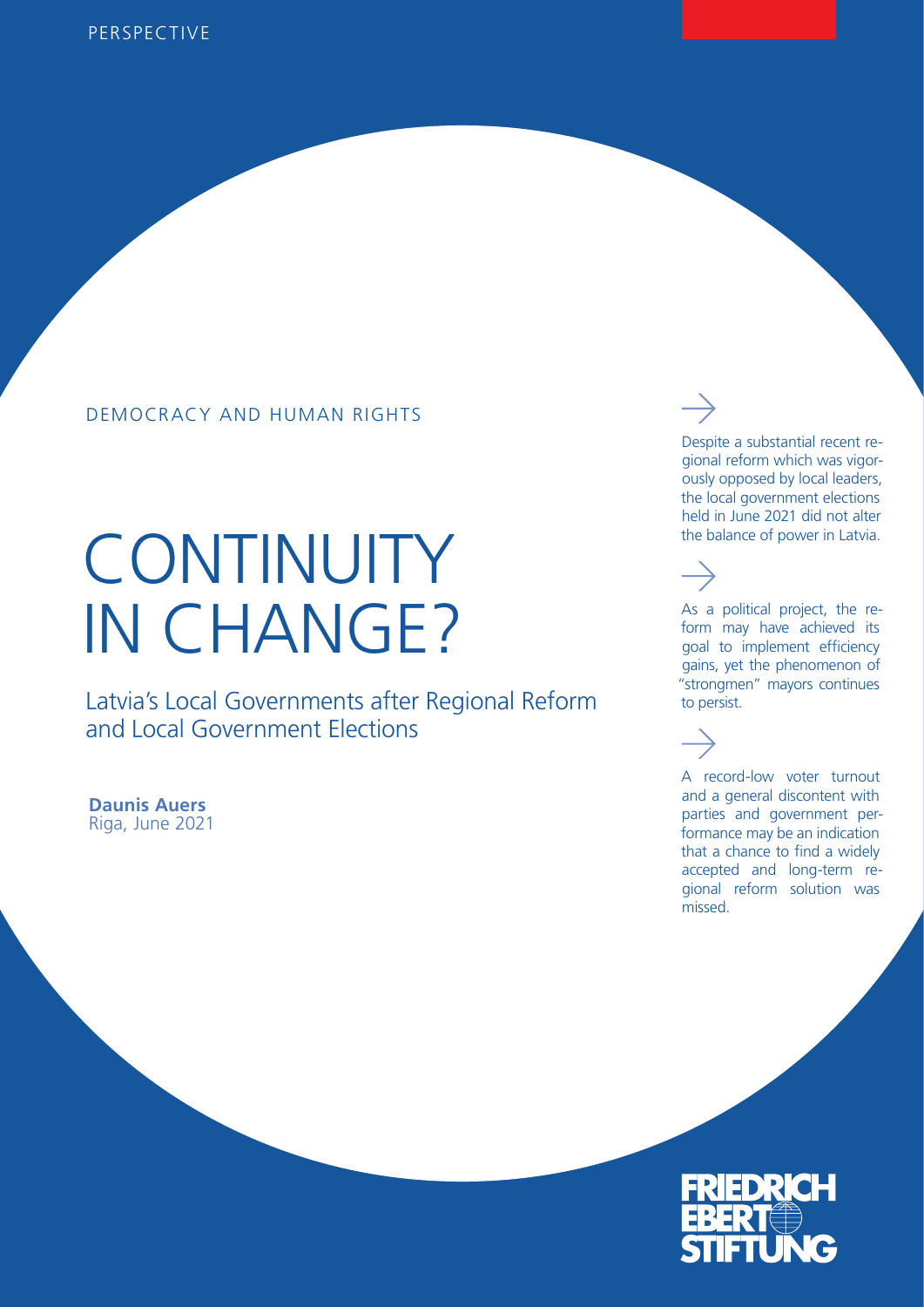# CONTINUITY IN CHANGE?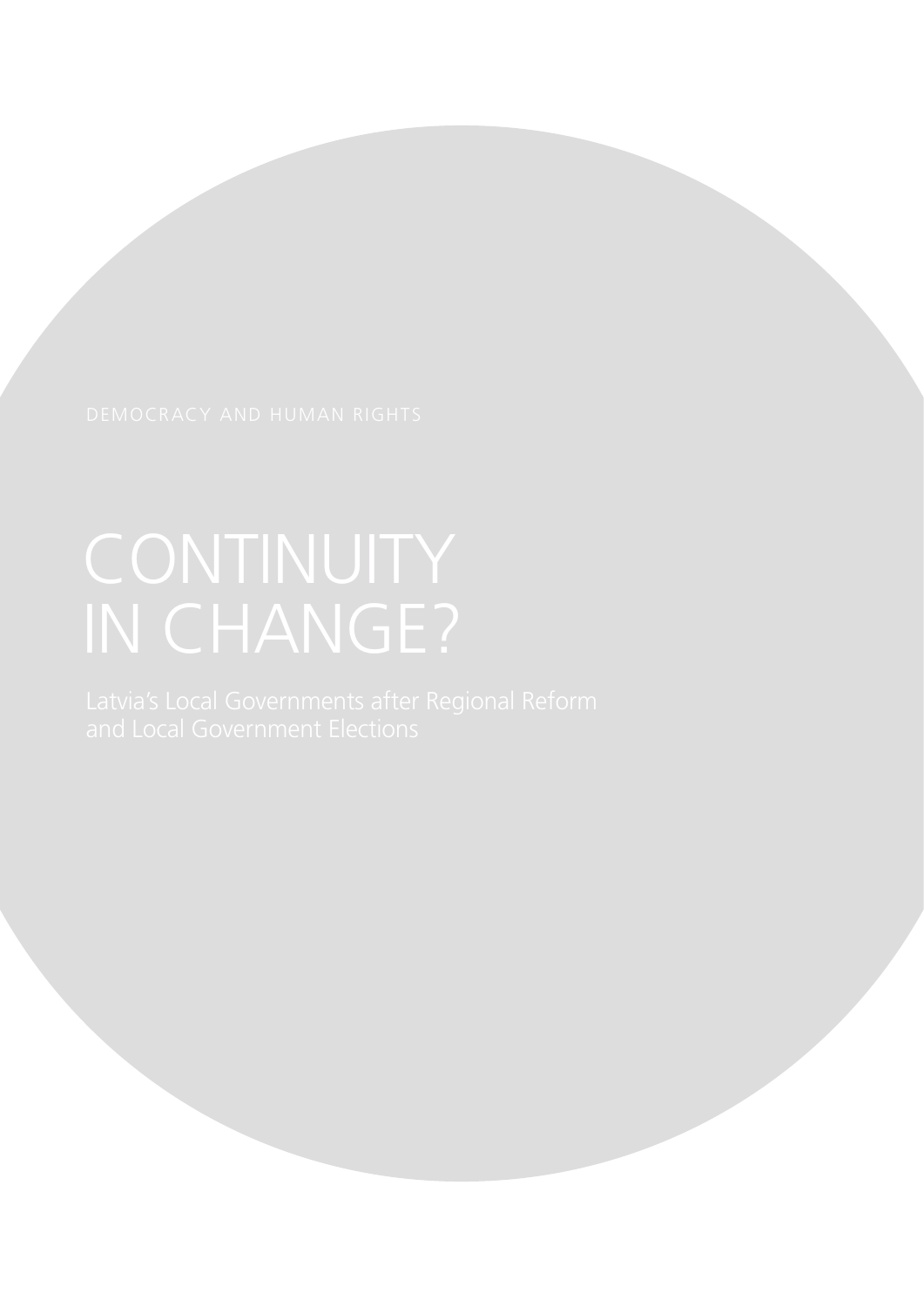Latvia's eighth regular local government elections since the renewal of independence in 1991 were held on Saturday 5 June 2021. Both citizens of Latvia and other European Union Member States resident in Latvia and registered in a municipality 90 days before the election were eligible to vote. While turnout fell dramatically from 50.4% in the previous 2017 vote to just 34% in 2021, those who did bother to vote tended to support political continuity, particularly in Latvia's larger regional towns and cities. At the same time, there was no major backlash against the governing coalition parties, in what was the first test of the public's response to the government's contested Covid-19 restrictions on public gatherings that most impacted the retail and hospitality sectors.

#### **DISCONTENT WITH THE STATUS QUO**

The first post-Soviet era local government elections were held in 1994 and returned 4,771 deputies in 594 local governments. Following a reorganization of local governments in 2008, the previous 2017 election saw 1,554 deputies elected in 118 municipalities (not including the capital city of Rīga). In contrast, the 2021 elections planned to elect 683 local council deputies (with 13-23 councilors per municipality according to population size) in 41 municipalities (6 cities and 35 counties. The capital city Rīga did not vote in 2021) following a politically contentious territorial reform adopted by the parliament in 2020.<sup>1</sup> In the event, the election only went ahead in 40 municipalities after Latvia's Constitutional Court ruled against the planned merger of two counties – Varakļāni and Rēzekne – less than ten days before the election. The Central Election Committee took the decision to cancel voting in both Rēzekne/Varakļāni and neighbouring Madona county, although voting eventually went ahead in Madona county after the parliament passed a law establishing Varakļāni into a separate county.

There had been concern that changes to the electoral law, barring lists of residents from standing for election and instead only allowing Latvia's 50 registered political parties and 7 political party alliances to compete, would result in less competition at the local level. However, this does not appear to have been the case. Instead, local government deputies, activists and businessmen transitioned to party lists at least partially fulfilling one ambition of this reform, which was to encourage increased membership in political parties across Latvia.<sup>2</sup> A total of 324 lists with 5,599 candidates planned to compete in the election, with Ropaži (14) and Jūrmala (13) having the highest number of competing parties. On average, there were 136 candidates competing for election in each municipality. Half of the candidates were between

the ages of 41 and 60 years although just 31 candidates were under 20 years of age, reflecting the dire demographic trends afflicting Latvia's regions over the last three decades.

In a sense, these elections were far more "local" than those in previous years. An early municipal election was held in Latvia's capital city Rīga in August 2020 after a series of corruption scandals had engulfed the municipality. The city's long-serving mayor, Nils Ušakovs- social democratic party "Harmony" (Saskaņa), had his office raided by Latvia's anti-corruption police (KNAB) and was subsequently suspended from the post by Juris Pūce the Minister for Environmental Protection and Regional Development (from the liberal Development/For! (Attīstībai/Par!) Party alliance). Subsequent internal feuding in both the social democratic party "Harmony" and among other smaller parties in the municipal government led to decision-making paralysis. Latvia's parliament eventually voted to dismiss the Riga City Council and installed a temporary administrator until an early election could be called.3 As a result, Rīga, which is the uncontested political, economic, and cultural centre of Latvia, did not participate in the 2021 election. This meant that the battle for control of the capital city did not dominate media headlines, as was the case in previous local government elections. This may have meant that there was marginally less interest in municipal elections than in previous years, but it also meant that the national media did pay more attention to other cities and countie.

#### **A REFORM TO TACKLE REGIONAL DISPARITIES**

Latvia's parliament adopted a new law on "Administrative Territories and Populated Areas" on 10 June 2020. It was signed into law by President Egils Levits twelve days later on 22 June. It was the most contested major legislative reform in recent years, with more than 800 amendments being submitted and discussed over 120 combative hours of parliamentary committee meetings and equally prickly parliamentary plenary debates. The new law came into effect after the local government elections on 1 July 2021. This was the second major shake-up of Latvia's local government in just over a decade following the 2008 reform that cut the number of municipalities from 548 to 118 (9 cities and 109 counties).

Regional reform was one of the key priorities of the ideologically diverse five-party coalition led by prime minister Krišjānis Kariņš (New Unity- Jaunā Vienotība) that took office in January 2019. The Union of Greens and Farmers (Zaļo un Zemnieku Savienība), which held the prime minister post before the election and is a reactionary fierce defender of Latvia's regional cities and rural regions, was left in opposition. As a result, there was a political "window of opportunity"

**<sup>1</sup>** The new law on municipal elections states that 15 councilors are elected in municipalities with a population up to 30,000, 19 councilors in municipalities with a population between 30,001 and 60,000, and 23 councilors in municipalities with a population over 60,000. 13 councilors are elected in cities with a population up to 50,000 and 15 councilors in cities with a population over 50,000.

**<sup>2</sup>** Latvia has long had the lowest rate of political party membership in the European Union. Just over 1% of adult citizens are party members.

**<sup>3</sup>** See Jānis Ikstens. 2020. "Corruption as a game changer. Lessons learned and context to the Riga city council snap elections", Friedrich-Ebert-Stiftung Riga Office, http://library.fes.de/pdf-files/bueros/ baltikum/16951.pdf for a full account of the 2020 Riga municipal election.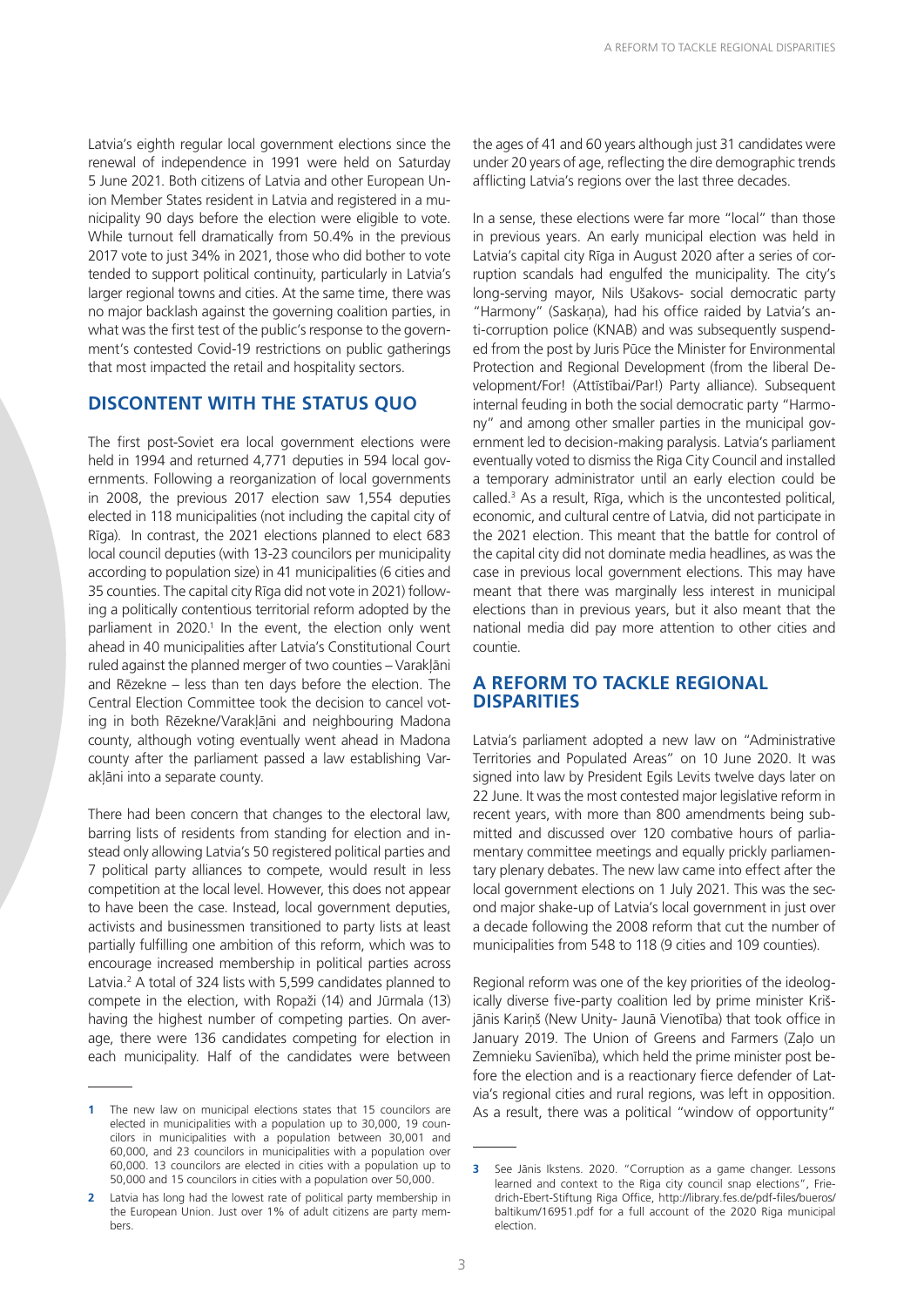to undertake a radical reform of Latvia's local government system. This was seen as necessary because the previous 2008 reorganization had failed to slow-down two important negative trends. First, continuing demographic decline in Latvia's regions. Second, the related economic unviability of smaller local governments and their resulting inability to deliver the key functions and services legally expected of them.

In demographic terms, one-third (627,000 people in 2020) of Latvia's population lives in the capital city of Rīga and another 374,000 in the surrounding suburbs (known as Pierīga), meaning that 52% of Latvia's population lives in and around the capital city. The Pierīga suburbs have been the only local government units in Latvia to experience consistent population growth over the last three decades, as ambitious, young Latvians migrated to the Rīga metropolitan region for greater educational and employment opportunities. For example, between 2010 and 2016 nine suburban counties close to Rīga each created more new jobs than the whole of Latvia's easternmost Latgale region. Second, a suburbanization trend has simultaneously seen families and young professionals steadily migrate from cramped apartments in the city of Rīga to larger, greener suburban homes in the suburbs.

Urban and rural territories in Latvia's regions have obviously borne the brunt of these trends, seeing their populations steadily decline and age. Even during the pandemic year of 2020, when there were relatively limited opportunities for both internal and external migration, the population decreased in eight of Latvia's nine "Republic Cities" (the exception being Jūrmala, essentially a wealthy beachside suburb of Rīga) and modestly increased in just 19 of Latvia's then 109 counties, fifteen of which were in Pierīga.

At the same time, a clear gap in the provision of services has opened up between Rīga, Pierīga and the regions. This is particularly acute in the provision of education. For example, in 2019 twelfth grade students in Latvia's rural schools received an average grade of 25.4% in the centralized mathematics exam, compared with a national average of 32.8% and 37.2% for twelfth graders in Rīga. OECD PISA mathematics test data (taken by fifteen-year old's in OECD states all around the world) in 2015 revealed the same trend, with students in Latvia's rural territories (defined as having a population of 3,000 or less) scoring an average of 454 points, compared to students in Riga scoring 496 (a gap of 42 points) or the national average of 482 (a gap of 28 points). In comparison, the point gap between Estonia's rural territories and the capital Tallinn was 24 points, while the gap to the national average was just 11 points.

These negative demographic and human capital trends have made Latvia's regions increasingly unattractive to foreign investors. Significant investments of EU funds on regional infrastructure, including roads, cycle-paths, education infrastructure, water treatment facilities, public parks and even concert halls have done nothing to reverse these trends in recent years.

#### **REORGANIZATION AS A POLITICAL PRO-JECT TO KEEP REGIONS FUNCTIONAL**

The 2020 law on "Administrative Territories and Populated Areas" aims to tackle these concerns by creating bigger municipalities with a greater capacity to deliver better services to local residents. A 2019 research paper by economists at the Bank of Latvia argued that increasing the average size of Latvia's local authorities from an average population of 16,000 (in 2019) to at least 20,000 would save local governments 196 million EUR in annual spending through more efficient merged services and lower administration expenses. Without a reorganization of local government, the average municipality in Latvia would shrink to 15,000 people in 2030 and 14,000 in 2040. Local governments had already shrunk by an average 1,500 people between 2010 and 2018. The shrinking size of administrative units also meant that 39 of Latvia's 109 counties had a population smaller than the minimum 4,000 people foreseen in the 2008 law. Another 55 counties were also breaking the law by failing to have a town or village with a population of at least 2,000 people within their borders. Many of these local governments lacked both the financial and human resources to effectively deliver the services – such as education and promoting business – that was their legal obligation.

As a result, a regional reform creating larger administrative units capable of delivering higher quality services to residents and attracting investment and jobs was one of the priorities of the Krišjānis Kariņš's government that took office in January 2019. The reform faced major opposition from influential lobby groups, particularly Latvia's Large City Association *(Lielo pilsētu asociācija)* whose leader Viktors Valainis, a parliamentary deputy from the Union of Greens and Farmers personally submitted hundreds of amendments to the law during the parliamentary debates, and the Latvian Association of Local Governments *(Latvijas pašvaldību savienība)*. In addition to concerns that individual politicians may have had about the loss of political influence following county mergers, these associations also expressed concerns about job losses in the public sector (a major source of employment in more isolated rural regions) and that the larger towns in the merged units would attract greater resources, centralize services and weaken already faltering smaller towns and villages. Some, typically small and wealthy, municipalities used up significant resources in opposing their planned mergers. Ikšķile, a small, wealthy suburban town 30 kilometres from Riga with a population of just 7,000, energetically opposed its merger with Ogre (as well as Ķegums and Lielvārde counties) a much poorer, more industrial town of 23,000 people. Ikšķile's inhabitants and political leaders were largely concerned about pooling their much higher tax revenue with larger and poorer Ogre and how this would impact the quality of Ikšķile's services and public investments. Similar concerns were held elsewhere whenever wealthier administrative units were forced to merge with more disadvantaged neighbours.

The Congress of Local and Regional Authorities of the Council of Europe also expressed a critical opinion on the pro-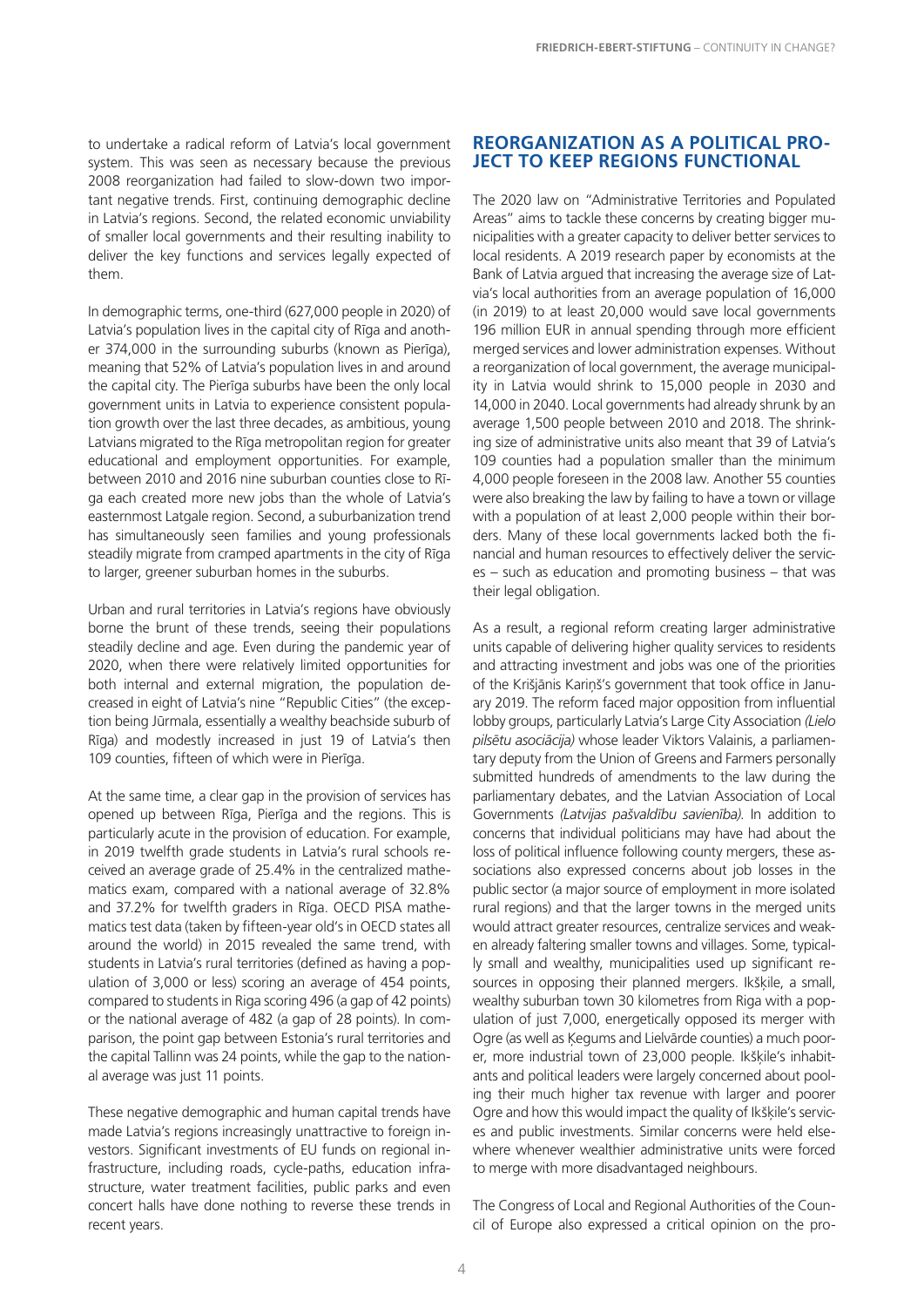| Table 1<br>Latvia's Six "State City" Municipalities, 2021 |                   |  |
|-----------------------------------------------------------|-------------------|--|
| City                                                      | <b>Population</b> |  |
| Daugavpils                                                | 90,390            |  |

| City                                              | <b>Population</b> | <b>Number of Councilors</b> |
|---------------------------------------------------|-------------------|-----------------------------|
| Daugavpils                                        | 90,390            | 15                          |
| Jelgava                                           | 60,487            | 15                          |
| Jūrmala                                           | 57,806            | 15                          |
| Liepāja                                           | 75,895            | 15                          |
| Rēzekne                                           | 29,744            | 13                          |
| Ventspils                                         | 37,032            | 13                          |
| Source: Latvian Central Election Committee (2021) |                   |                             |

posed reform in a report published in December 2020 following a complaint from the Latvian Association of Local and Regional Authorities. It argued that the reform process indicated a deterioration of local democracy in Latvia because of a lack of consultation with local authorities in the framework of the territorial administrative reform.

Nevertheless, the reform went ahead and it has certainly met the main aim of creating substantially larger local government units. In the 2021 election the smallest county was Valka with a voting population of 8,571, compared to the electorate of 957 in Baltinava County, the smallest unit in the previous 2017 election. The average size of a local government from 1 July 2021 will be 28,000 people, creating efficiency savings of 200 million EUR a year according to the then Local Government and Environment Minister Pūce. Another major change was the creation of six "state cities" *(valstspilsētas)* in place of the previous nine "republic cities" *(republikas pilsētas)*. These are the six regional cities that have the scale to function as wider centres of regional development and will be charged with attracting both domestic and foreign direct investments that will create new jobs.

Spirited opposition to the reform continued until the very last moment. On 28 May Latvia's Constitutional Court ruled that parliament, which had merged Varakļāni with Rēzekne only during the third and final reading of the law, had ignored the key aims of the legislative reform (efficiency rather than cultural history) and that Rēzekne County did not have the necessary status as a national centre of development to absorb Varakļāni county. It also stated that the self-identity of the counties' residents also had to be taken into account (and the overwhelming majority of a poll of Varakļāni residents – 84% – wished to be merged with Madona). Varakļāni's situation is complicated by its location on the historic border between the two Latvian regions of Vidzeme and Latgale, giving the county a divided identity. Historically, it has been a part of local government units with both Rēzekne and Madona counties. The Central Election Committee cancelled the planned local government elections in Rēzekne County as well as Madona County (which was mooted as a likely alternative merger partner for Varakļāni County). Unexpectedly, Latvia then tottered on the edge of a constitutional crisis as a group of parliamentarians, including the governing New Conservative Party (Jaunā konservatīvā partija) and the National Alliance (Nacionālā apvienība), threatened to ignore

the Constitutional Court's ruling and once again vote to merge Varakļāni with Rēzekne. The following day president Levits intervened to insist that parliament must respect the Constitutional Court's ruling and urgently called a meeting with representatives from the five-party ruling coalition. A compromise was reached that saw parliament eventually vote to keep Varakļāni as a separate county with a population of just 3,000 residents, thus expanding the number of local governments in Latvia to 43. However, this decision will have to be revisited in the coming months and years as Varaklāni County clearly lacks the financial and human resources to function sustainably in the long-term.

#### **THE COVID-19 IMPACT FACTOR**

The 2021 local government election took place under the extended cloud of the Covid-19 pandemic. Indeed, it was not clear that the vote would go ahead as scheduled until the early months of spring when the Covid-19 infection rate began to flatten out and gradually recede. After all, the Covid-19 pandemic had seen the 2020 early local government election in Riga delayed several times before finally being held in late August 2020. The pandemic had two different impacts on the election – technical and political.

The technical dimension took the form of strict epidemiological instructions on the location, layout and voting process at polling stations. This was designed to allay voter fears about the safety of voting. More than one-third (36.3%) of respondents to a March 2021 pre-election poll of voters commissioned by the Central Election Committee had stated that the Covid-19 pandemic would likely negatively impact their decision to vote in the election. Unsurprisingly, more than half (52.1%) of voters aged 64+ were particularly concerned by the pandemic and stated that it would have an impact on their willingness to cast a vote.

The political impact on the public was largely shaped by the government's fiscal and epidemiological policy responses to the pandemic. In fiscal terms, it seems that multiple Latvian governments' strict spending discipline, dating back to the 2008-2010 financial crisis, has become deeply ingrained into orthodox economic policy. While the Latvian government did fund furloughed workers and subsidise wages, defer taxes, provide loans and guarantees to struggling firms as well as targeted sectoral support (e.g. for the healthcare and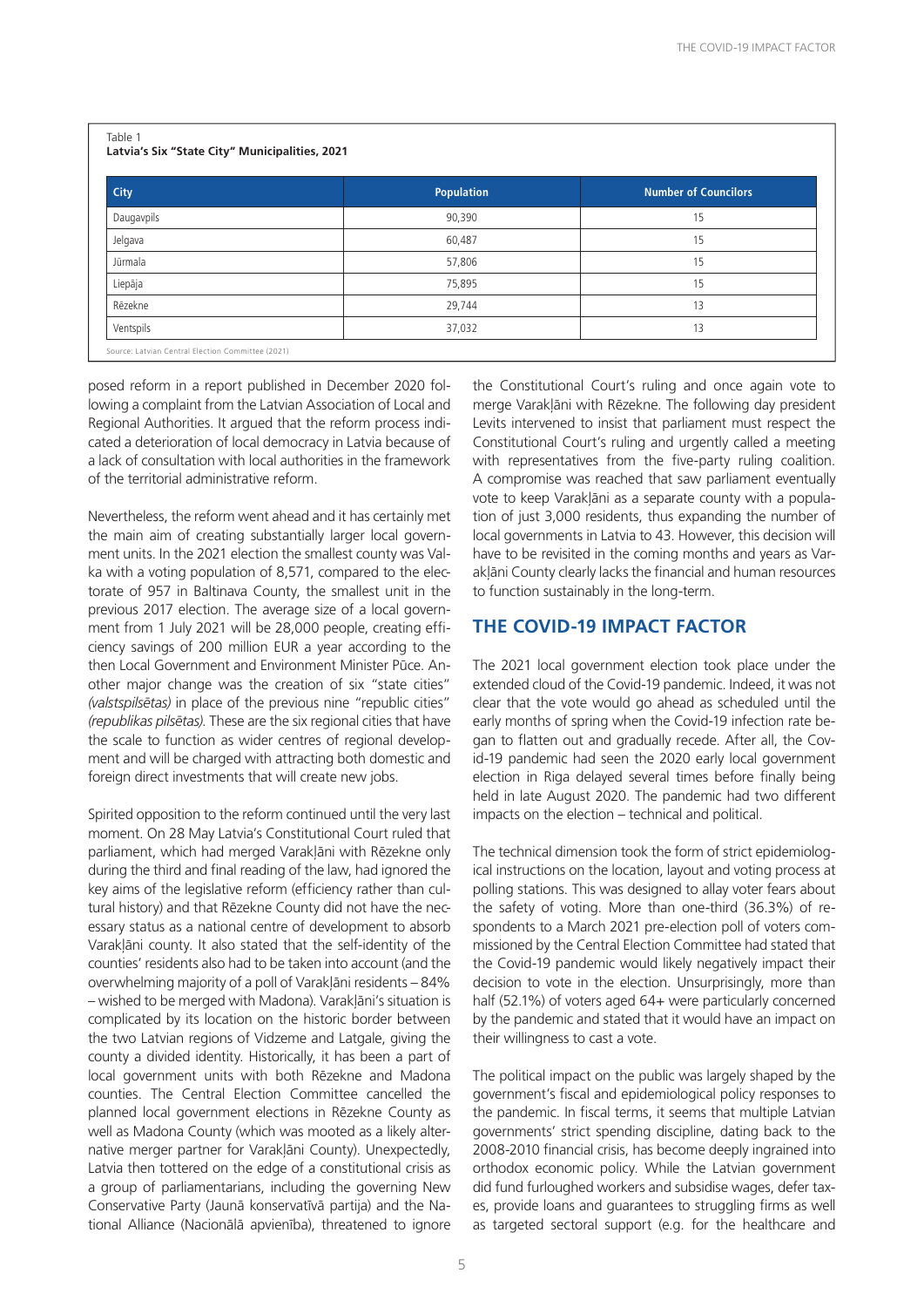transport sectors), this amounted to a comparatively modest 8% increase in government expenditure, the sixth smallest increase in the EU-27 and significantly less than Estonia (10%) and particularly Lithuania (24%). The epidemiological response saw a first state of emergency declared from 13 March to 9 June 2020. Schools, theatres, restaurants, and other public places were shuttered, although restrictions started being eased in May as the daily infection rate fell to double and then single digits. However, the second wave that began in the autumn of 2020 proved much harsher and longer and a state of emergency was re-introduced in November and a curfew in December as infections spiked. The state of emergency ended on 7 April 2021, but many restrictions continued into May and June.

#### **WIDESPREAD DISSATISFACTION**

The pandemic has had a significant impact on public attitudes towards the governing parties. The SKDS polling company's March 2021 "Latvia Barometer" saw 55% of respondents agreeing that Latvia is "going in the wrong direction" and just 19% agreeing that it is "going in the right direction" while 71% of respondents agreed that the economic situation was "bad". The same survey found that the public's satisfaction with government performance had fallen for the sixth month in a row, with only 16% of respondents satisfied and 80% dissatisfied. The spring 2021 Standard Eurobarometer 94 painted a similar picture with just 21% of Latvians satisfied "with the measures taken to fight the coronavirus by the government", which is less than half the EU-27 average of 43% and also the lowest level of satisfaction among EU member states.

This extreme level of dissatisfaction is rather puzzling in the sense that the Latvian economy has been relatively mildly hit by the Covid-19 pandemic. GDP shrank by just 3.6% in 2020, the ninth "best" indicator in the EU-27 and far less severe than the double-digit recession in Spain or the 8% declines seen in France, Italy, and Greece. Unemployment also rose modestly by less than 2% over 2020.

There appear to be three possible explanations for this seeming disconnect between the comparatively modest economic impact of the pandemic and the public's dissatisfaction with government. First, a popular populist politician, Aldis Gobzems, has used the political opportunity of the crisis to constantly criticize the government (frequently urging the USborn prime minister to "go home") and has thus managed to focus and magnify the discontent of those who have been furloughed, lost their income or become disenchanted by the extended stay-at-home measures. A survey of political attitudes in Central and Eastern Europe found that 48% of respondents in Latvia believed that the government was exaggerating the number of Covid-19 infections in Latvia while one-third (32%) of respondents believed that Covid-19 was created by a hidden elite to control the public. Second, the pandemic has magnified the inequality gap in Latvia. Low earners (those with a gross monthly salary of between 400 and 700 EUR) and those with just a general secondary education suffered the highest job losses in 2020, while men

with a higher education and individuals earning over 3,000 EUR a month saw increased employment opportunities. Third, there is also a diffuse feeling, which is backed up by economic data, that Latvia's neighbours have weathered the pandemic better – the first quarter of 2021 saw Latvia's GDP contract by 2.6% while neighbouring Lithuania saw growth of 1.8% - and that they might continue to pull away from Latvia in an economic sense. Nevertheless, the election was framed by a sense of public disaffection with the state of government and the economy.

#### **KEY ISSUES IN CITIES, SUBURBS AND RURAL COMMUNITIES**

The Covid-19 pandemic and accompanying economic malaise were the key background conditions to the 2021 local government election. However, key voter concerns, and political debates between competing candidates and parties, were more local in nature. The election campaign highlighted differing key issues in the new "state cities", the Pierīga suburbs of the capital and Latvia's rural regions. However, there were also issues which were common to all the administrative units.

Party programs, which can be found on the Central Election Committee web site, shared many characteristics across cities, rural regions as well as Pierīga and reflected the key decentralized functions and services that municipal governments are expected to deliver. Among the main social concerns were public transport, public housing and security (with the social-democratic SSD program in Liepāja being typical in stating that the municipal police should be there "to help, not punish"). Major infrastructure issues included road maintenance, parks and children's playgrounds and developing "tourism objects", which parties across the board saw as potential economic growth areas. In terms of schooling, freelunch programs were popular, while in rural regions parties promised to guard against the closure of small, local schools which are often the economic and cultural heartbeat of rural communities (although expensive to maintain and typically providing a poorer quality of education than larger schools with greater resources). Parties typically also tended to promise maintaining a rich cultural life (which has been aided by major EU Regional Fund investments in concert halls and museums over the last decade). Other major concerns included attracting jobs and investment (although these promises tended to be vague) and fighting depopulation.

#### **"STRONGMAN" MAYORS**

There were two additional key issues in "state cities" – economic development and support for established "strongman" mayors. Ventspils and Liepāja are two big port cities in Latvia's western region of Kurzeme. Both have Special Economic Zones (SEZ's) that have been quite successful in attracting foreign direct investments, but the ports have seen significant falls in cargo flows in recent years (10% in Liepāja and by one-third in Ventspils in just 2020) as Russia continues to redirect transit flows to its own newly constructed ports on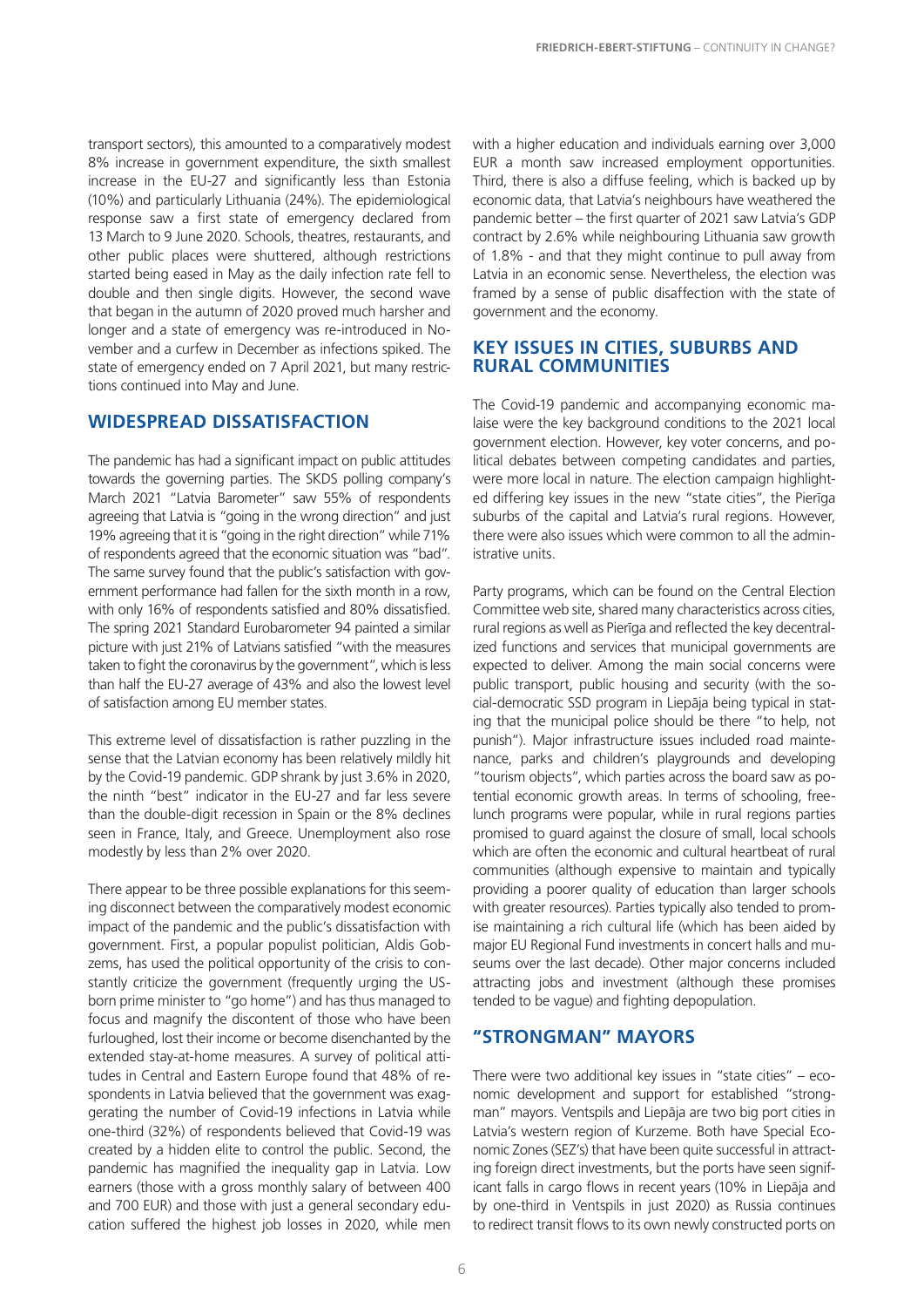the Baltic Sea. As a result, diversification of the economy  $$ building an IT village and reconstructing the huge, abandoned metallurgical plant in Liepāja, or constructing a wind energy park and developing a cultural quarter in Ventspils – were key points of debate, along with opposition party claims that it is time for a change of power in these cities that have been dominated by small cliques clustered in influential local parties (the Liepāja Party and Latvia and Ventspils, respectively). Indeed, local "strongmen" have long dominated power in other key "state cities" such as Jelgava and Rēzekne and the political campaigning often breaks down into a choice of maintaining continuity or finally bringing about change. Accusations of municipal corruption tend to fly about, particularly in Latvia's second biggest city of Daugavpils, which has seen successive mayors fall after multiple corruption scandals. This is also the case in Ventspils where Aivars Lembergs, who has effectively run the city since the late 1980s, continues to be the first candidate in the governing Latvia and Ventspils party list, despite finding himself in prison since February 2021 when he was found guilty on charges relating to bribery and money-laundering and sentenced to five years in prison.

#### **RURAL AREAS**

The campaign in the small, largely wealthy suburbs of Pierīga tended to focus on how to spend money rather than on how to attract jobs and investment. In contrast, party programs in Latvia's poorer rural regions gave greater salience to the delivery of core social services, especially health-care and education, as well as maintaining public transport connections and fixing roads.

In Latvia's rural regions, however, party programs gave greater salience to the delivery of core social services and maintaining transport connections. Access to healthcare remained a particular concern in Latvia's sparsely populated and ageing regions, with fewer newly qualified doctors and other medical personnel being prepared to work in rural areas when there is demand for their services both in Rīga and elsewhere in the European Union. Party programs also made general promises to maintain nurseries and schools, even as a steep decline in student numbers continues and shows no signs of abating. Maintaining roads and regional bus networks are also a feature of most programs. Promises to attract investment and new jobs tend to focus on the construction of industrial parks, rather than identifying areas of strength or competitive advantage, and indicate a general lack of ideas and vision for how to develop Latvia's moribund rural regions. Either new public housing or housing subsidies were the typical instruments proposed to attract new residents or to mitigate the flight of existing residents.

The absence of Rīga from the municipal election led to a greater focus on the regions from the national media. Latvia's public media organized a string of televised debates covering every new municipality and developed a voting advice application *(novadu škirotava)* to help voters choose the party closest to their values and policy interests. Local radio and television, newspapers and Latvia's many news portals also covered the election. Latvia's anti-corruption bureau (KNAB) was also been kept busy, having received more than 350 reports alleging election campaigning irregularities. In one case, KNAB seized 11,000 copies of a pre-election newspaper in Ventspils that broke election rules as it was funded by an unidentified third party. Nevertheless, the campaign was largely free of scandal and controversy.

#### **LOW TURNOUT – DISCONNECTED VOTERS?**

The 2021 local government election results were eagerly awaited as the established balance of power in many local governments had been altered through local government mergers and the abolition of lists of residents from standing for election. The election also saw several innovations intended to encourage participation. For the first time voters could vote at any polling station in their municipality, with a voter's passport or identity card being scanned to ensure that the individual is listed in the relevant voter register and had not voted earlier. Voters also had the opportunity to cast their vote earlier in the week before the election. Postal voting from abroad was also allowed for the first time.

However, these innovations had little impact and turnout declined sharply from 50.4% in 2017 to just 34.0% in 2021, well-below the previous lowest turnout of 46.0% in 2013.

| . .<br>× | o esta<br>۰, | ×<br>۰. |  |
|----------|--------------|---------|--|

**Turnout in local government elections in Latvia. 1994-2021**

| <b>Year of election</b> | Turnout (%) |
|-------------------------|-------------|
| 1994                    | 58.5        |
| 1997                    | 56.8        |
| 2001                    | 62.0        |
| 2005                    | 52.9        |
| 2009                    | 53.8        |
| 2013                    | 46.0        |
| 2017                    | 50.4        |
| 2021                    | 34.0        |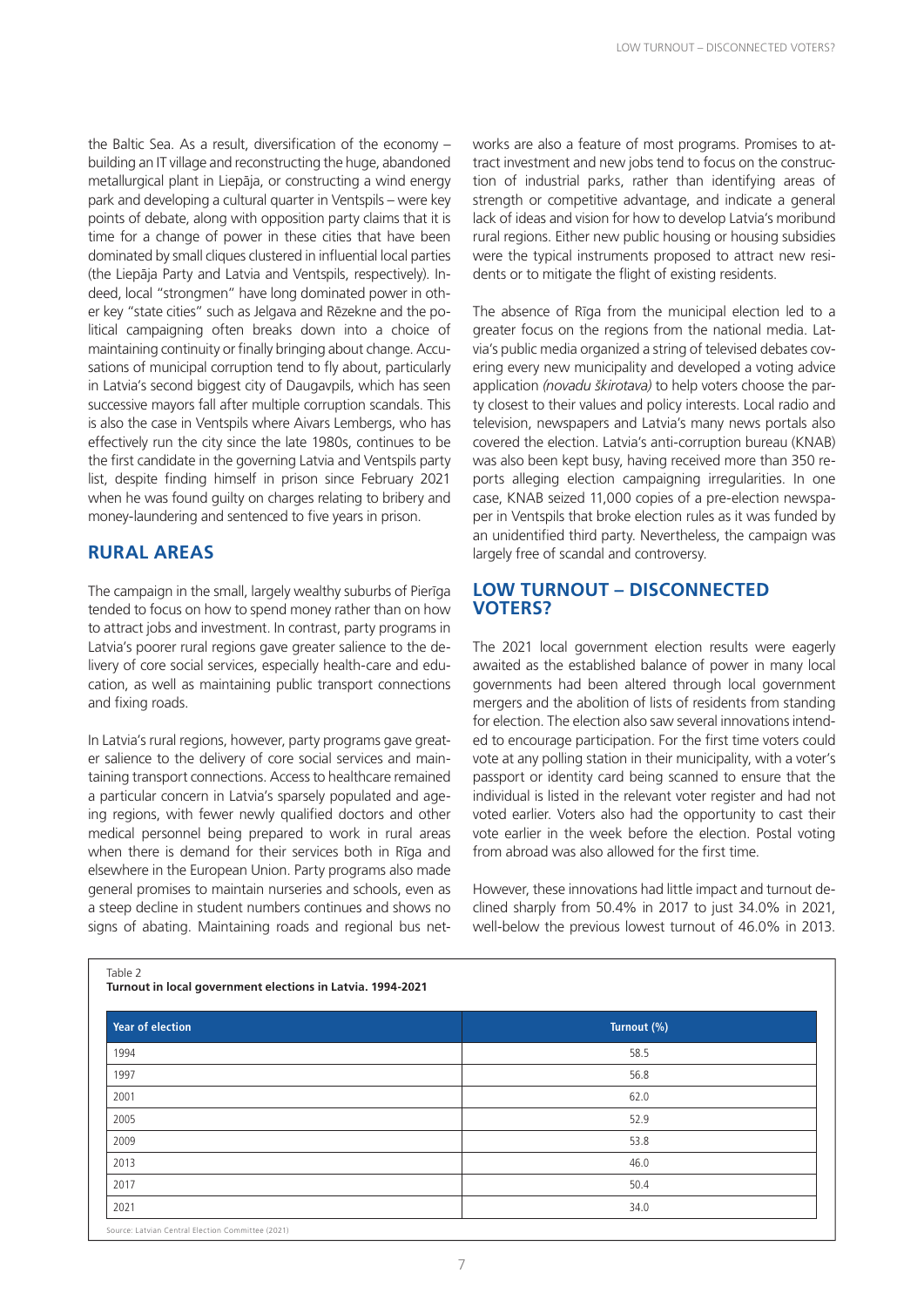Pre-election polls had indicated that a significant number of voters, particularly pensioners (who are typically among the most active voters in Latvia), would stay at home because of the risk of Covid-19 pandemic. The significantly sized group of Covid-denying voters may also have stayed at home as the major covid-denying party formed by the populist parliamentarian Aldis Gobzems in January this year – Law and Justice – did not participate in the elections.

#### **CONTINUITY IN CHANGE**

The election results continued two established, pre-territorial reform, trends. First, Latvia's two major "regional" party alliances - the Latvian Union of Regions (Latvijas Reģionu Apvienība) and the Union of Greens and Farmers– each won the biggest share of the vote in five local governments while the Farmers' Union additionally won the biggest share of the vote in four local governments. These parties have their power base in Latvia's regions and were expected to do well. Three governing coalition parties did better than expected, with the economically liberal Latvia's Development (Latvijas attīstībai) coming first in four local governments, and New Unity and the National Alliance in three local governments. The social democratic party "Harmony" came first in two. The remaining fourteen local governments were won by a combination of small, local parties, as well as local party and national party alliances and, curiously, one local authority saw the faded Latvian Social Democratic Workers' Party (Latvijas Sociāldemokrātiskā strādnieku partija) win the biggest share of the vote. Local government politics in Latvia remains fragmented with small, regional parties balancing the influence of national, parliamentary parties.

Second, the "strongmen" mayors of Latvia's larger cities also fared well in the 2021 vote and are well-positioned to keep hold of the mayor's office for the next four years. The city of Jelgava's mayor Andris Rāviņš, who has held the post since 2001, saw his Union of Greens and Farmers finish first with one-third (32.3%) of the vote (and 6 of 15 council seats), significantly more than second-placed New Unity (13.6%). Aleksandrs Bartaševičs, who has been the mayor of the eastern city of Rēzekne in the Latgale region since 2009, saw his social democratic party "Harmony" win 63.2% of the vote and 8 of 13 council seats. Valmiera's mayor Jānis Baiks, who saw his office raided during a corruption investigation in 2019 and who has held the office since 2014, similarly saw his For Valmiera and Vidzeme (Valmierai un Vidzemei) party win 55% of the vote and a majority 12 of 19 council seats. In Liepāja, Uldis Sesks, who held the mayor's post between 1997 and 2018 (when he stepped down to take up the vice-mayor's position in a power-sharing deal with his coalition partner Jānis Vilnītis from the Latvian Union of Regions), saw his Liepājas Party win 41.2% of the vote and 6 of 15 seats. He is also expected to return to the mayor's post.

It was also unsurprising to see Aivars Lembergs, who has been the effective mayor of the wealthy port transit town of Ventspils since 1988, win re-election with his political vehicle For Latvia and Ventspils (Latvijai un Ventspilij) scooping up

54.3% of the vote and a majority 7 of 13 council seats. Lembergs received the highest number of voter "pluses" in the Ventspils poll, despite being in prison since February 2021 when a court found him guilty of bribery and money-laundering following a court case that dragged on for more than a decade. Lembergs has technically been suspended from the mayor's post since 2007 but has appeared to continue running the city from the backseat. His election has raised some interesting constitutional issues that will likely be decided by Latvia's courts. Can (and should) Lembergs participate in council meetings from behind bars? How (and should) he vote from prison (a particularly interesting question as his vote is needed to maintain For Latvia and Ventspils' majority)?

#### **REGIONAL DISPARITIES AND SOCIAL DEMOCRACY**

Latvia's Social Democratic parties had a mixed election day. On the one hand, the pro-Russian-speaker and left-leaning social democratic party "Harmony" strengthened its political dominance in Latvia's eastern region of Latgale, winning the biggest share of votes in the region's two cities Rēzekne (63.2%) and Daugavpils (42.3%) and seats in all the region's counties. However, with just 7 of 15 seats in the Daugavpils City Council, the social democratic party "Harmony" quickly sealed a coalition deal with the single elected deputy from Latvia's Russian Union (Latvijas Krievu savienība), a reactionary pro-Kremlin party whose party program promised to invest energy and finances in promoting Russian culture and renewing Soviet era monuments. The social democratic party "Harmony" council leaders are likely to agree to support these socially polarizing policies in order to have Latvia's Russian Union support for their planned investment strategies. Latvia's oldest social democratic party, the Latvian Social Democratic Workers' Party (which traces its history back to 1904), won 55.6% of the vote in Olaine county (where it already held power). However, it remains a minor player in national politics since a series of political and corruption scandals ripped the party asunder in the early 2000s. Latvia's newest social democratic party, the Progressives (Progresīvie), fared poorly in the election, winning just one seat (in Rēzekne) in the six "State City" municipal councils. Its progressive policies on taxation, samesex marriage and other "red-button" issues appear to have little traction outside the capital city of Rīga.

To sum up, the 2020 regional reform appears to have had little impact on the 2021 local government election. The "strongman" mayors were reelected to power, the Union of Greens and Farmers and the Latvian Union of Regions remain the most influential parties outside Rīga, and the political balance between small, regional parties and local branches of the national parties has remained in place. The impact of the reform will be felt in the coming years, as larger local governments will be expected to deliver better services, attract more investment, better jobs and curtail the gradual depopulation and economic decline that has marked Latvia's regions for the last three decades. If that fails to happen, then politicians will once again revisit and redraw Latvia's local government map.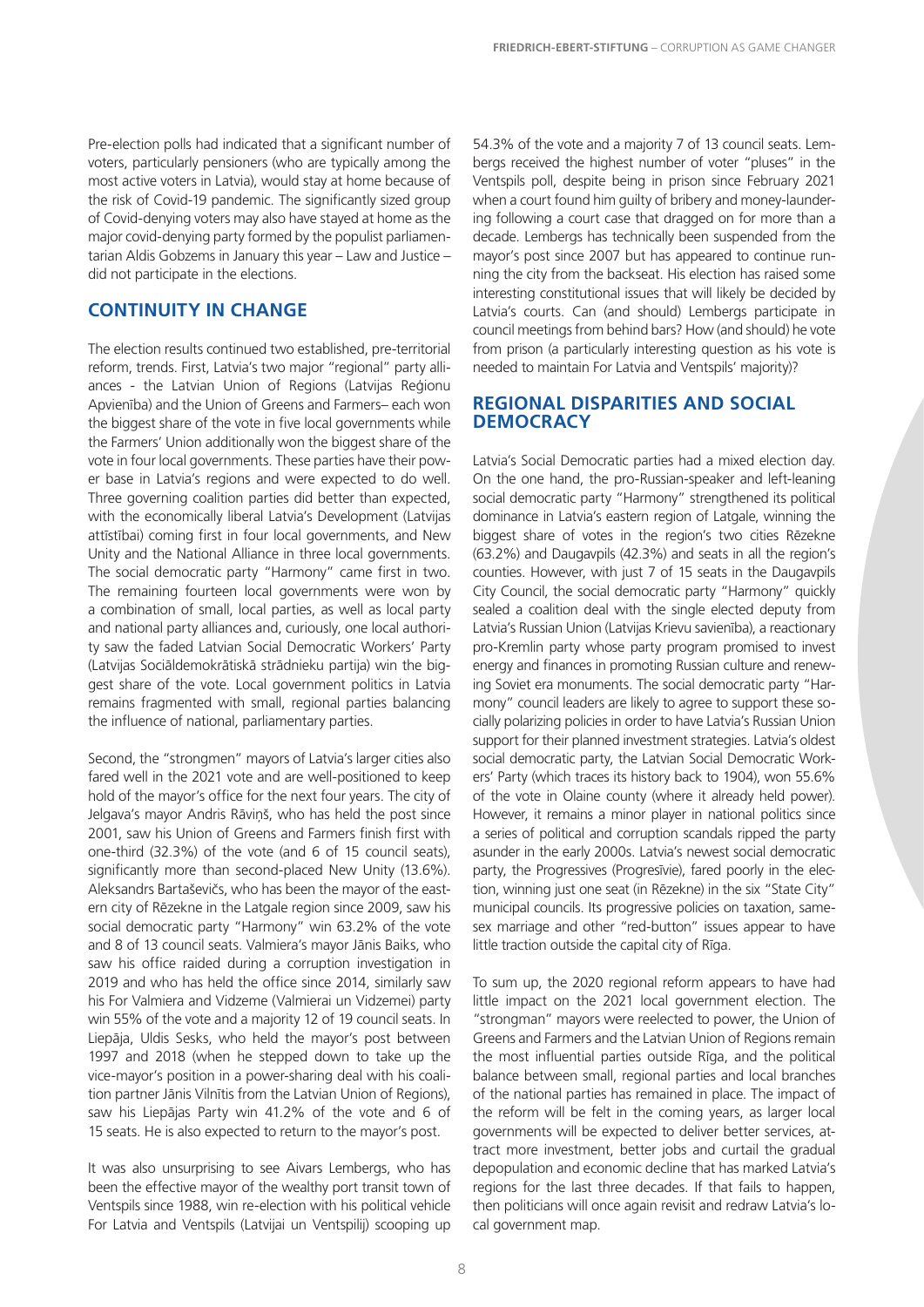#### ABOUT THE AUTHOR

#### IMPRINT

**Daunis Auers** is Associate Professor of Comparative Politics at the University of Latvia. He defended his PhD at University College London and has been a Fulbright Scholar at the University of California Berkeley and a Baltic-American Freedom Foundation Scholar at Wayne State University in Detroit, where he completed his book on the Comparative Politics of the Baltic States (published by Palgrave Macmillan in 2015). His research focuses on parties, referendums, elections and legislatures in the Baltic states as well as more policy-focused research on Latvia's regional competitiveness. He is the president of the US-based Association for the Advancement of Baltic Studies.

Friedrich-Ebert-Stiftung | Riga office Dzirnavu iela 37-64 | LV-1010 | Latvia

Responsible:

Peer Krumrey | Director of the FES in the Baltic States Phone: +371 27 835 700 https://baltic.fes.de https://www.facebook.com/FES.BalticStates

Orders/Contact: **krists.sukevics@fes-baltic.lv**

Commercial use of all media published by the Friedrich-Ebert-Stiftung (FES) is not permitted without the written consent of the FES.

#### **FES IN THE BALTIC STATES**

Shortly after the restoration of independence, in 1992, the Friedrich-Ebert-Stiftung started its activities in the three Baltic States and opened offices in Riga, Tallinn and Vilnius. The core concern was to support the democratic transition processes, to accompany the Baltic States on their way to the European Union and to promote the dialogue between the Baltic States and Germany, and among the countries of this region. The current focus of the work of the Friedrich-Ebert-Stiftung in Estonia, Latvia and Lithuania is:

- strengthening democracy and active civil society;
- supporting the European integration process;
- contributing to the development of a common Europeanforeign and security policy;
- promoting a fair and sustainable development of economic and social policies in the Baltic States and in the EU.